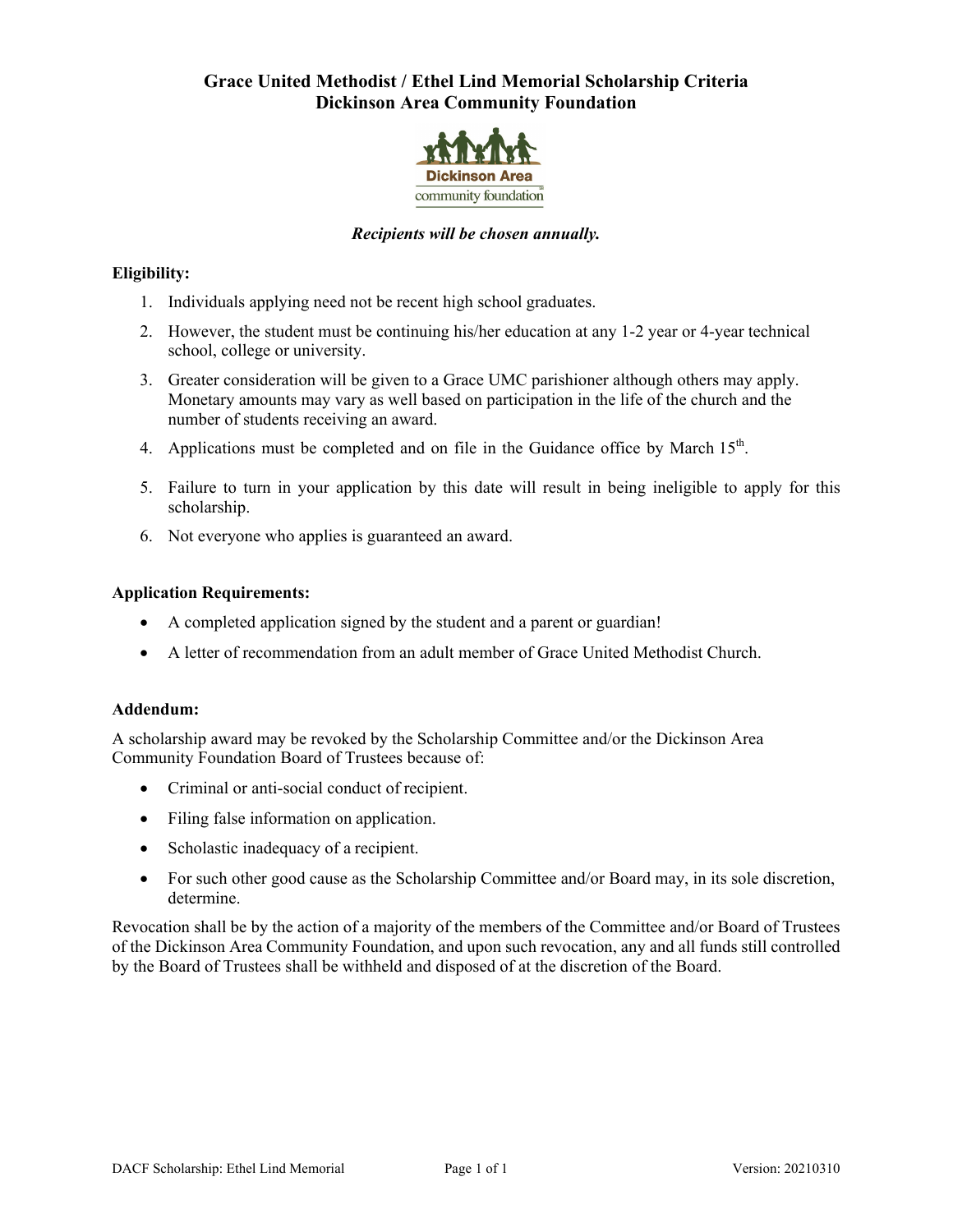

# *Ethel Lind Memorial Scholarship*

# **Dickinson Area Community Foundation Completed applications must be submitted by March 15th**

| <b>Date</b>                                                                     |                                                                                   |
|---------------------------------------------------------------------------------|-----------------------------------------------------------------------------------|
| <b>Full Name</b>                                                                |                                                                                   |
| <b>Street Address</b>                                                           |                                                                                   |
| <b>City ST ZIP Code</b>                                                         |                                                                                   |
| <b>Home Phone</b>                                                               |                                                                                   |
| <b>E-Mail (Required)</b>                                                        |                                                                                   |
| <b>High School Attended</b>                                                     |                                                                                   |
|                                                                                 | In what extra-curricular activities did you participate in?                       |
|                                                                                 |                                                                                   |
| Name of college or university you plan to attend:                               |                                                                                   |
| Have you applied for admission?                                                 |                                                                                   |
| Have you been accepted?                                                         |                                                                                   |
| Intended field of study:                                                        |                                                                                   |
|                                                                                 | What is your connection if any with Grace United Methodist Church?                |
|                                                                                 |                                                                                   |
| Are you presently involved in the church life at grace United Methodist Church? |                                                                                   |
|                                                                                 |                                                                                   |
| Please include the following with the application:                              |                                                                                   |
| 1.<br>Transcript of your high school records<br>2.                              | A letter of recommendation from an adult member of Grace United Methodist Church. |
| <b>Application Deadline</b>                                                     |                                                                                   |

All applications need to be submitted to the guidance counselor's office **by March 15th.**